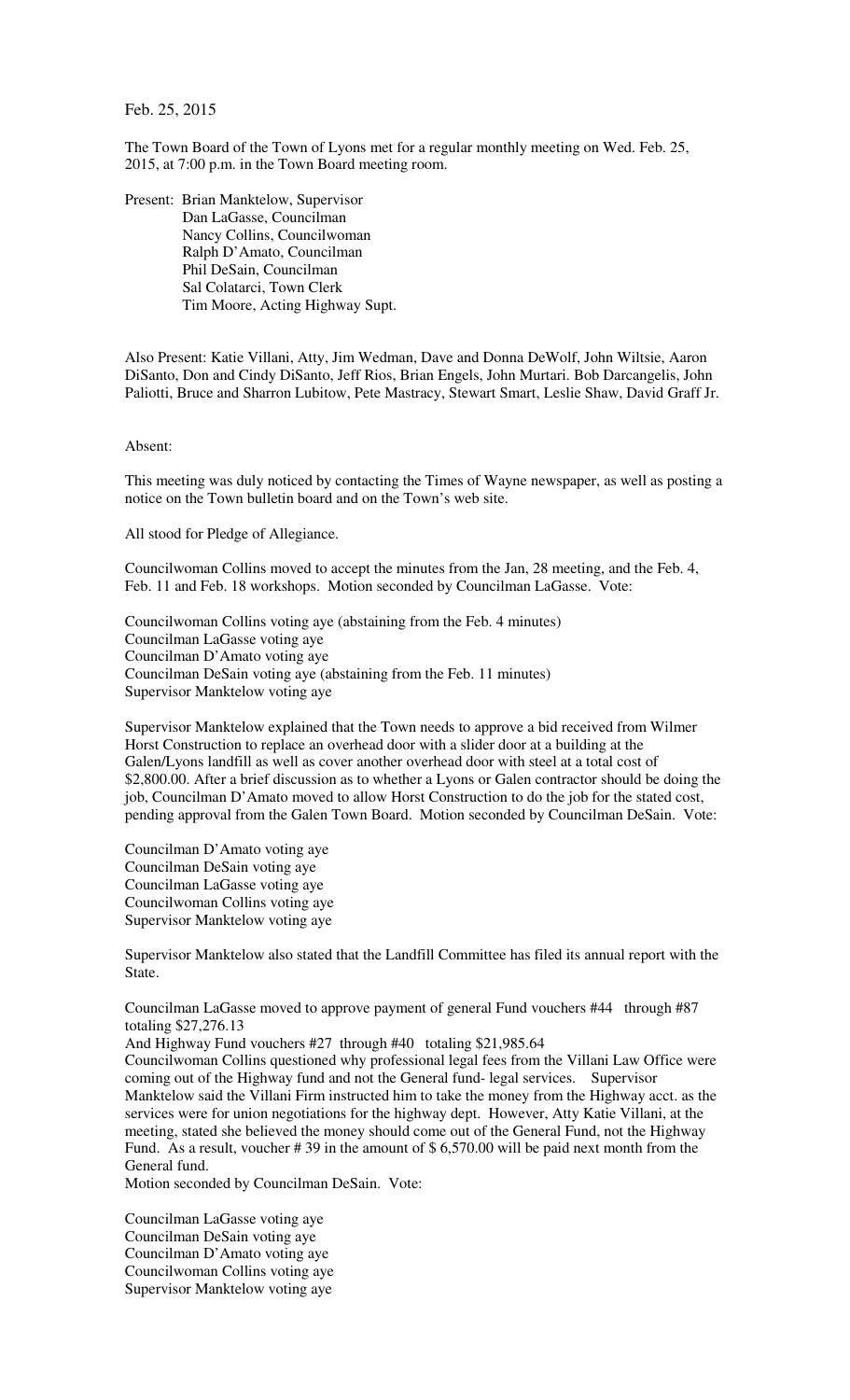Department reports were heard. In his written report, Ambulance Administrator Paul Fera Jr. reported the ambulance responded to a total of 139 calls during the month of January.

In her written report, Assessor Tina McQuillen reported that she will be creating special district codes for water and lighting districts for properties in the Village. The special districts will have to be added to the 2015 roll year to collect on the January 2016 Town and County tax bill.

In his written report, Code Enforcement Officer Bob Darcangelis reported he issued 2 building permits in January and conducted 3 certificate of occupancy inspections and 3 certificate of compliance inspections.

Deputy Highway Supt. Tim Moore reported that the Town is continuing to get road salt shipped in but it is coming in slowly due to high demands. He also stated that he was appointing Ed Eaton as Deputy Highway Supt.

Councilman DeSain then moved to appoint Tim Moore as acting Highway Supt. effective Feb. 25, 2015 through Dec. 31, 2015 to replace retiring Jake Emmel. Motion seconded by Councilwoman Collins. Vote:

Councilman DeSain voting aye Councilwoman Collins voting aye Councilman D'Amato voting aye Councilman LaGasse voting aye Supervisor Manktelow voting aye

Councilman LaGasse announced that the company that has been accepting electronic equipment on Saturday mornings at the drop off site on Clyde Road is out of business. As a result, effective immediately, no electronic equipment will be accepted at the location, however another company may be showing an interest in accepting the electronic items though it does not accept CRT's of any kind. More discussion concerning this will be done at a later date.

Supervisor Manktelow reminded everyone that the Town will host an informational meeting on March 4, 2015 with Wayne County Sheriff Barry Virts. He will be available to answer questions concerning his police protection plan for Lyons following Village Dissolution. The informational meeting will be held at the Elementary School Auditorium at 7 p.m.

Village dissolution was discussed. Supervisor Manktelow said that the Board has decided that it will create a Fire District concerning the Fire Department which means the Fire Department will be headed by 5 commissioners and the district will be it's own entity, with the Town Board not responsible for any actions or decisions made by the District. He explained that the Town Board is only responsible for naming the 5 commissioners and then those five will determine how long each individual's term of office will be. The commissioners can begin meeting as early as April 2015 to have the Fire District in place by January 1, 2016.

After careful consideration, Councilman D'Amato moved to name the following as acting/fire commissioners pending legal verbiage from Atty Pinski:

Frank Quinn, Brian Engels, Jim Brady, Sergi Bartishevich, and Crystal Wadhams.

Motion seconded by Councilwoman Collins. Vote:

Councilman D'Amato voting aye Councilwoman Collins voting aye Councilman DeSain voting aye Councilman LaGasse voting aye Supervisor Manktelow voting aye

At 7:50 p.m., Councilman DeSain moved to go into executive session to discuss a pending litigation matter. Motion seconded by Councilman D'Amato. Vote:

Councilman DeSain voting aye Councilman D'Amato voting aye Councilwoman Collins voting aye Councilman LaGasse voting aye Supervisor Manktelow voting aye

At 8:05 p.m., Councilman LaGasse moved to come out of executive session. Motion seconded by Councilwoman Collins. Vote: